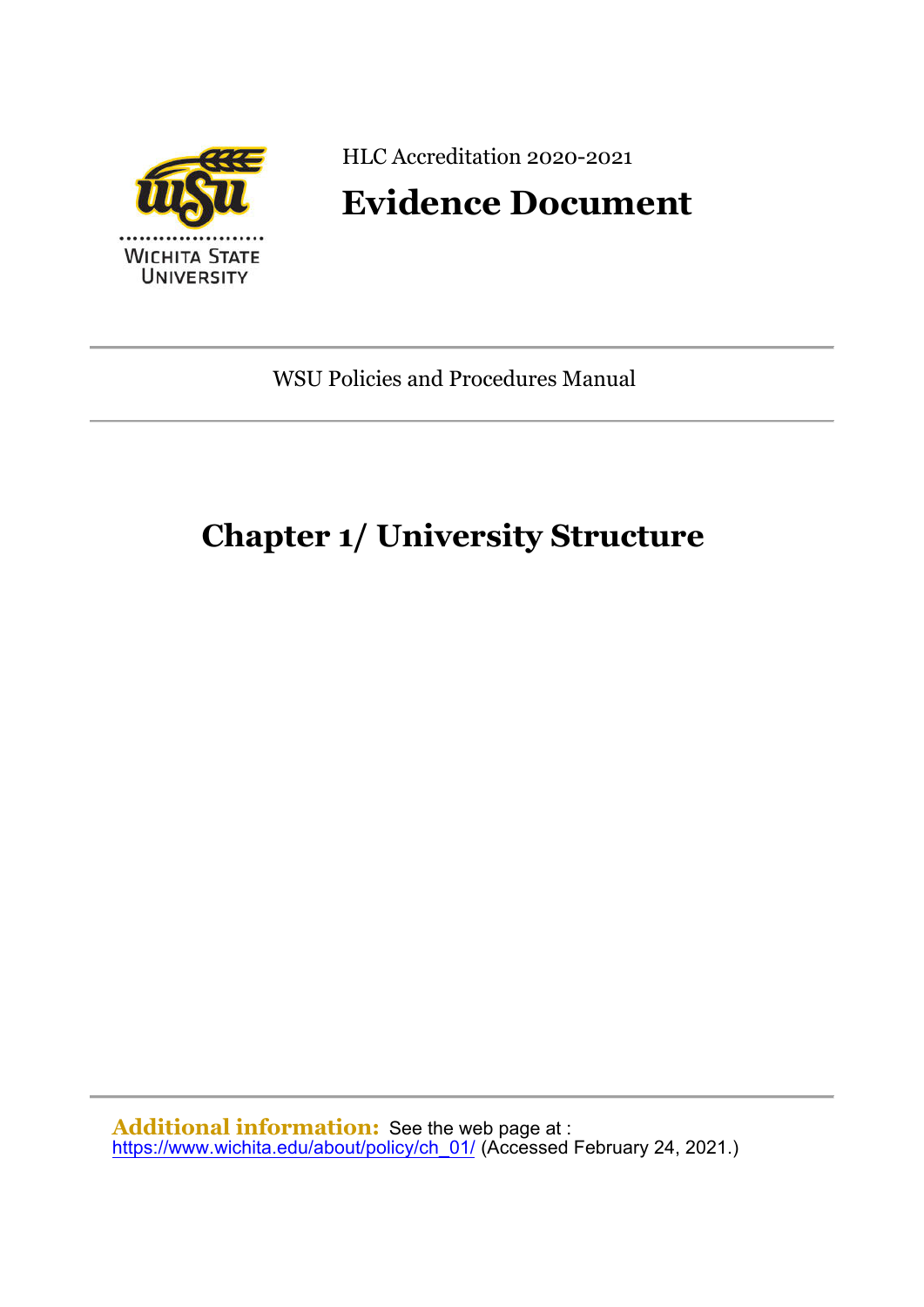

# **WSU Policies and Procedures**

# **Chapter 1 - University Structure**

- **[1.01 / Board of Regents](#page-2-0)** Effective: July 1, 1997 | Revised: July 1, 2014
- **[1.02 / Mission and Vision Statements for](#page-3-0) Wichita State University** Effective: July 1, 2013
- **[1.03 / University](#page-4-0) Administration** Effective: February 13, 2017
- **[1.04 / Execution of](#page-5-0) Contracts** Effective: July 1, 1997 | Revised: October 10, 2018
- **[1.05 / Internal Audit Charter](#page-7-0)** Effective: July 1, 1997 | Revised: December 7, 2012
- **[1.06 / Affiliated Corporations](#page-8-0)** Effective: July 1, 1997 | Revised: June 17, 2016
- **[1.07 / Recognition of Wichita State University Foundation](#page-9-0)** Effective: November 10, 2008
- **[1.08 / Recognition of Wichita State University Board of Trustees](#page-10-0)** Effective: November 10, 2008
- **[1.09 / Strategic Planning Committee](#page--1-0)** Effective: August 8, 2017 | Revised: April 20, 2021
- **[1.10 / Shared Governance](#page-14-0)** Effective: June 5, 2017 | Revised: June 19, 2019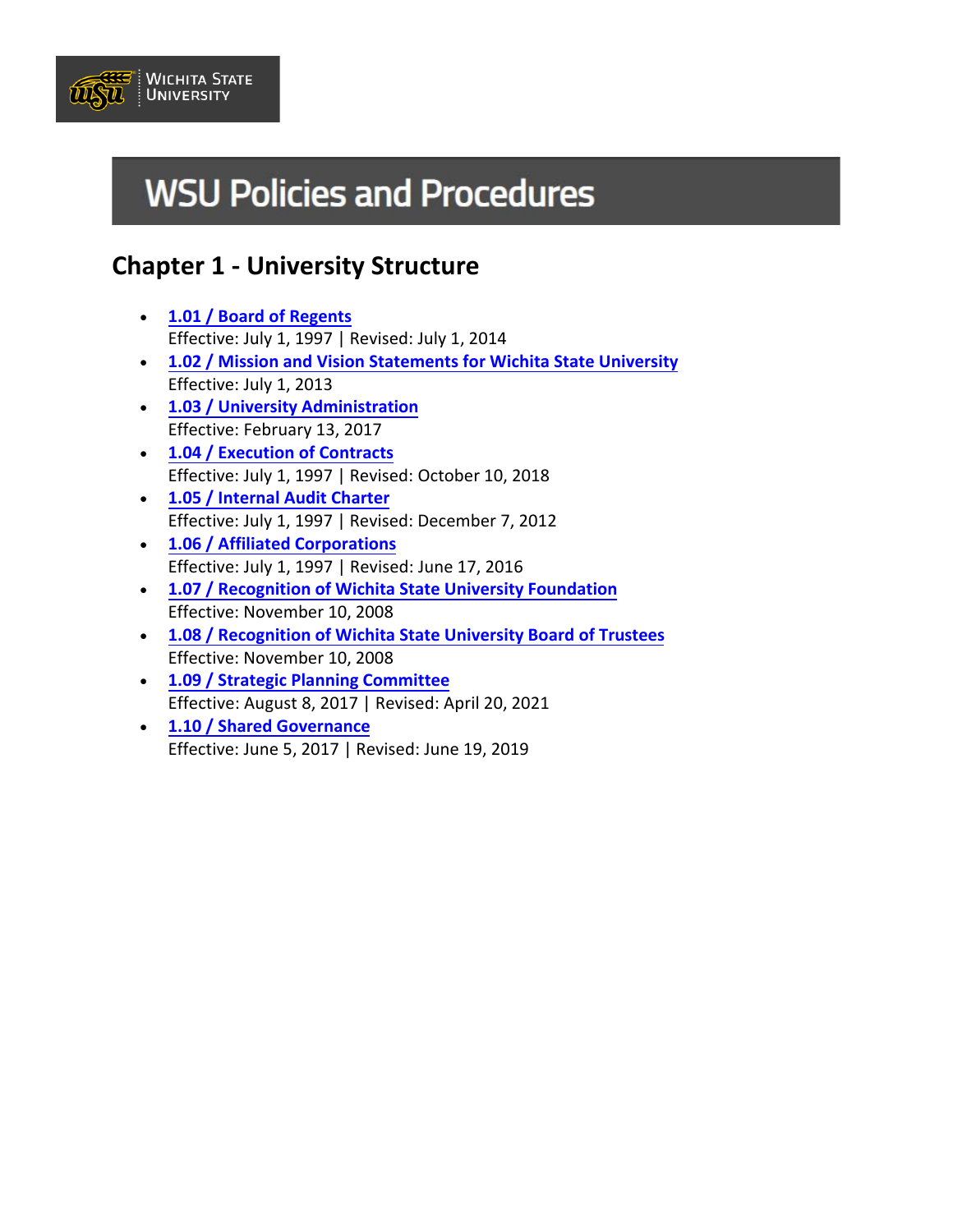

# <span id="page-2-0"></span>**1.01 Board of Regents**

Effective: July 01, 1997Revised: July 01, 2014

## **I. Policy**

Wichita State University is one of six state universities governed by the Kansas Board of Regents. Established in 1925 by the Kansas Legislature, the board is composed of nine members appointed by the Governor with the advice and consent of the Senate. Board members serve overlapping terms of four years; no more than five members may be identified with the same political party. The board is assisted by a professional staff, allowing the members to address questions of general policy. In its consideration of policies, the board is also guided by recommendations from the chief executive officers of the six Regents universities. The board delegates to the university chief executive officer and his/her staff the internal administration and operation of an individual university**.** 

### **II. Regents Institutions Councils**

Several state councils provide the mechanisms through which cooperation and coordination among the Regents universities are achieved. Go to Kansas Board of Regents Councils & [Committees](https://www.kansasregents.org/about/councils_committees) for a complete list.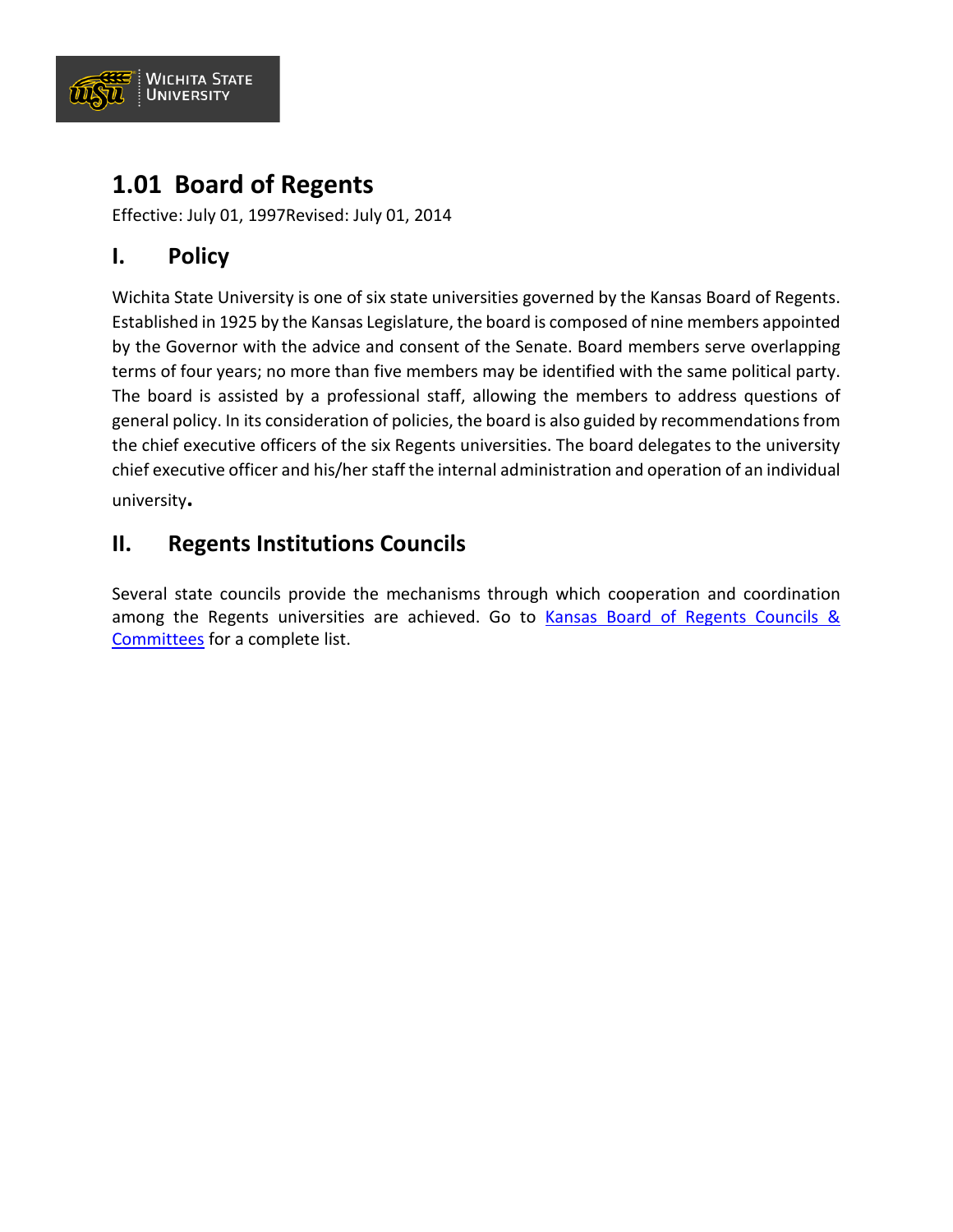

# <span id="page-3-0"></span>**1.02 / Mission and Vision Statements for Wichita State University**

Effective: July 01, 2013

### **I. Mission**

*The mission of Wichita State University is to be an essential educational, cultural, and economic driver for Kansas and the greater public good*.

### **II. Vision**

*Wichita State University is internationally recognized as the model for applied learning and translational research.*

This vision means Wichita State University will be "the model" not merely "a model" for requiring students to apply their skill sets in practical or real world contexts. It requires that everyone at Wichita State University can state what each student will be able to accomplish in terms of applied learning or translational research. This vision extends beyond the student experience – it requires that everyone at the university engage in or support applied learning and translational research. The fulfillment of this vision will be realized in many different ways across the Wichita State University campus.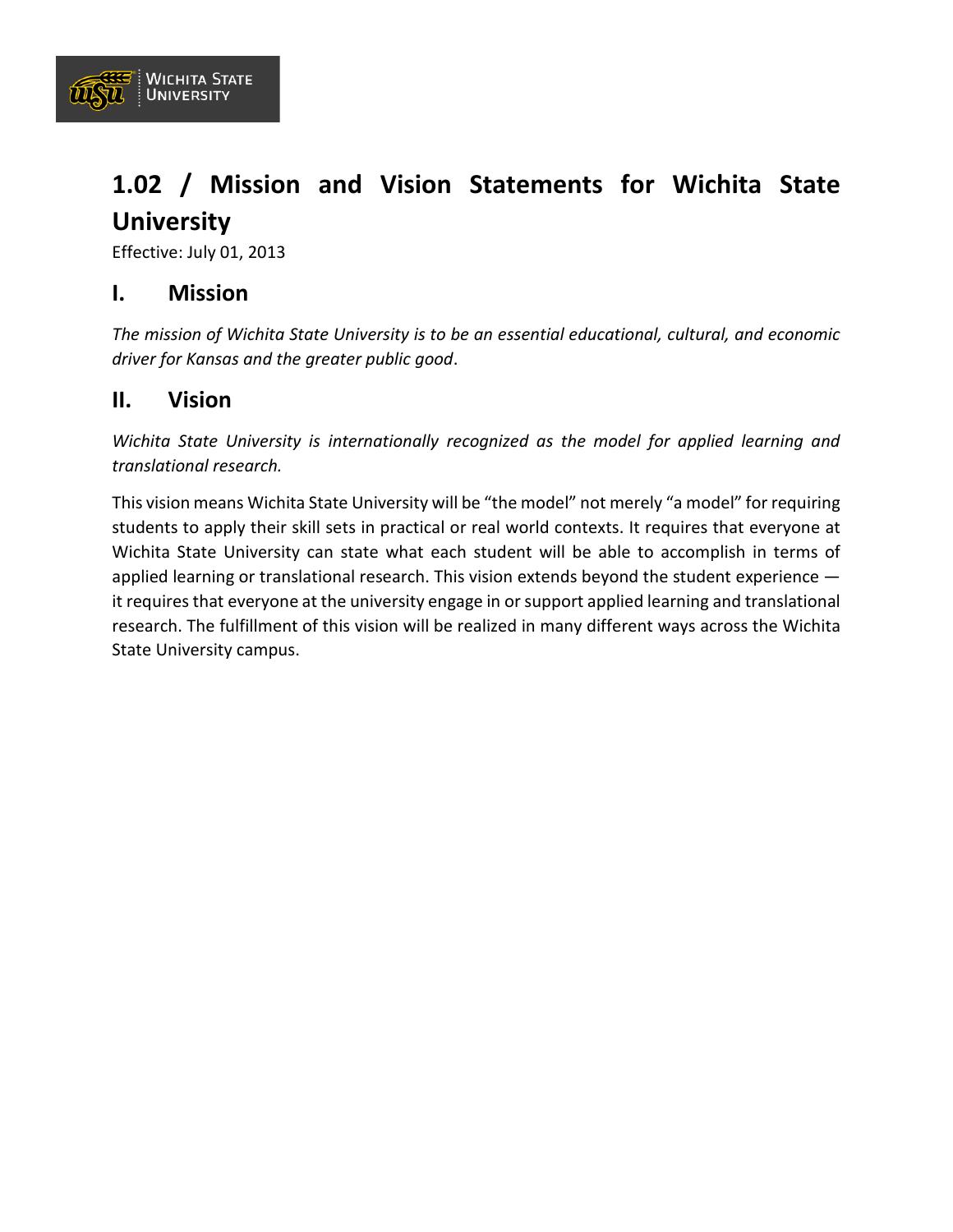

# <span id="page-4-0"></span>**1.03 / University Administration**

Effective: February 13, 2017

## **I. Policy**

The institution's administrative structure includes at a minimum a president, chief financial officer, and chief academic officer with appropriate credentials and experience and sufficient focus on the institution to ensure appropriate leadership and oversight. The administrative structures of each academic and the non-academic unit, as delegated by the president, can be found on the websites of those respective units.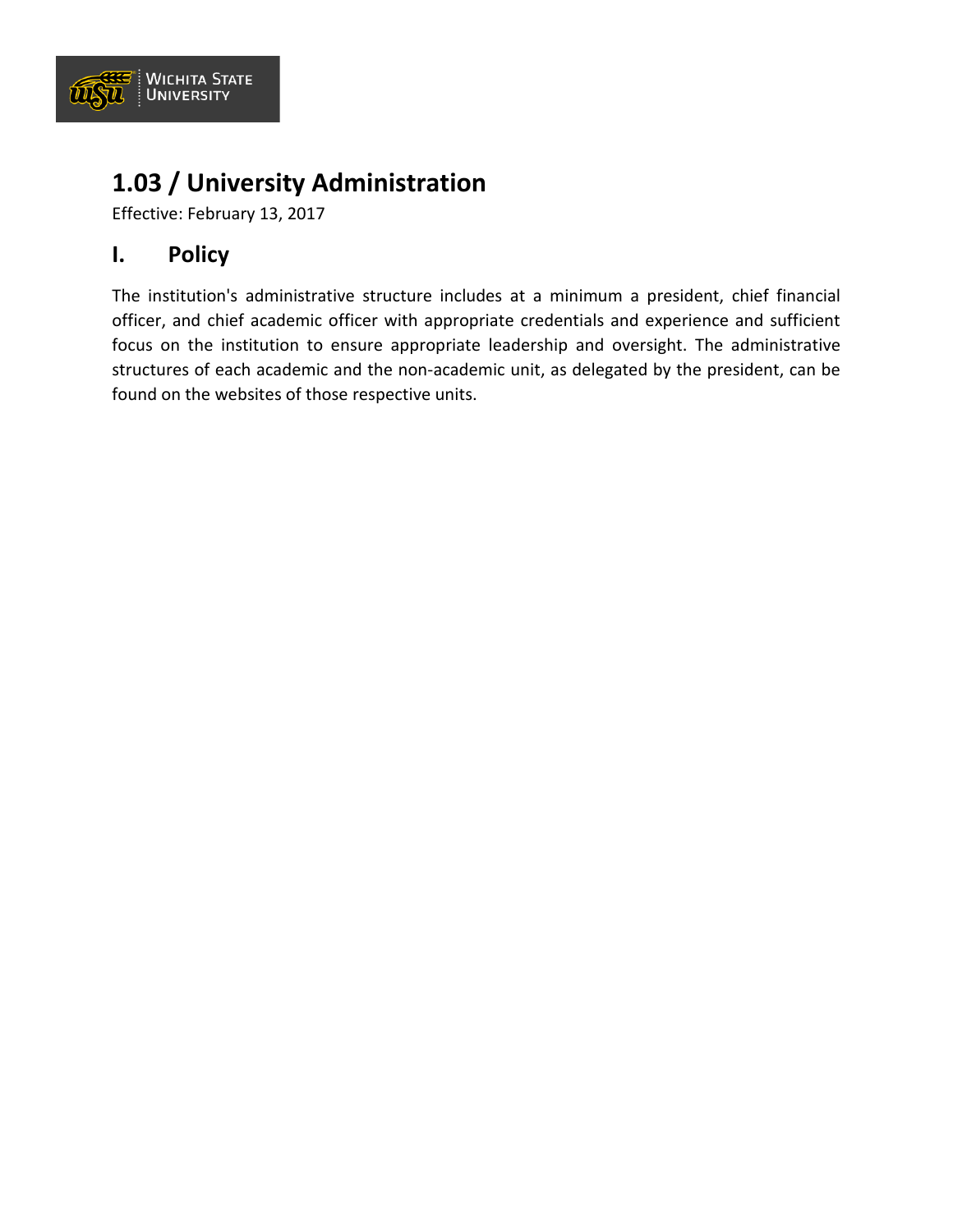

# <span id="page-5-0"></span>**1.04 / Execution of Contracts**

Effective: July 01, 1997 I Revised: October 10, 2018

#### **I. Purpose**

To comply with Regents Policy on contracts.

#### **II. Policy**

- a. This policy is intended to be subject to and in compliance with Board of Regents (Board) policies on contracts.
- b. For purposes of this policy, a "contract" is any agreement or promise which purports to obligate the University1 to perform some responsibility or to take some specific action[s].
- c. All University contracts must be in writing and must be in the name of Wichita State University. Colleges, individual schools, divisions and departments shall not enter into contracts.
- d. The President, Provost, vice presidents on the President's Executive Team, Chief of Staff, and General Counsel are the only individuals authorized to contractually bind the University by the execution of a contract. The President, Provost, vice presidents on the President's Executive Team, Chief of Staff and General Counsel may further delegate authority to execute contracts (and thereby legally commit) on behalf of the University with consideration given to the type of contract and the amount of revenue and expenses involved.
- e. All contracts or contract forms involving an expenditure of funds by the University in an amount of One Million (\$1,000,000) or more must be authorized by the President prior to execution on behalf of the University. The Board's President and Chief Executive Officer must be notified in writing of any contract which requires expenditures or transfers by the State University of an amount greater than one million dollars (\$1,000,000), excluding contracts directly related to a capital improvement project

<sup>1</sup> Unless otherwise noted, this policy is applicable only to Wichita State University. While it does apply to auxiliary enterprises of the University, it does not apply to affiliated corporations of the University. Items 6 and 7 in Chapter II, Section D of the Board Policy Manual defines auxiliary enterprises as self-supporting university-operated enterprises which include, but are not limited to, student housing, student health services, unincorporated student unions, and parking. The Board Policy Manual defines affiliated corporations as incorporated entities which are funded solely or primarily by monies other than state funds and whose purpose is to enhance or support the mission and activities of the institution. Affiliated corporations include, but are not limited to, alumni associations, incorporated student unions, boards of trustees, endowment associations, and athletic corporations.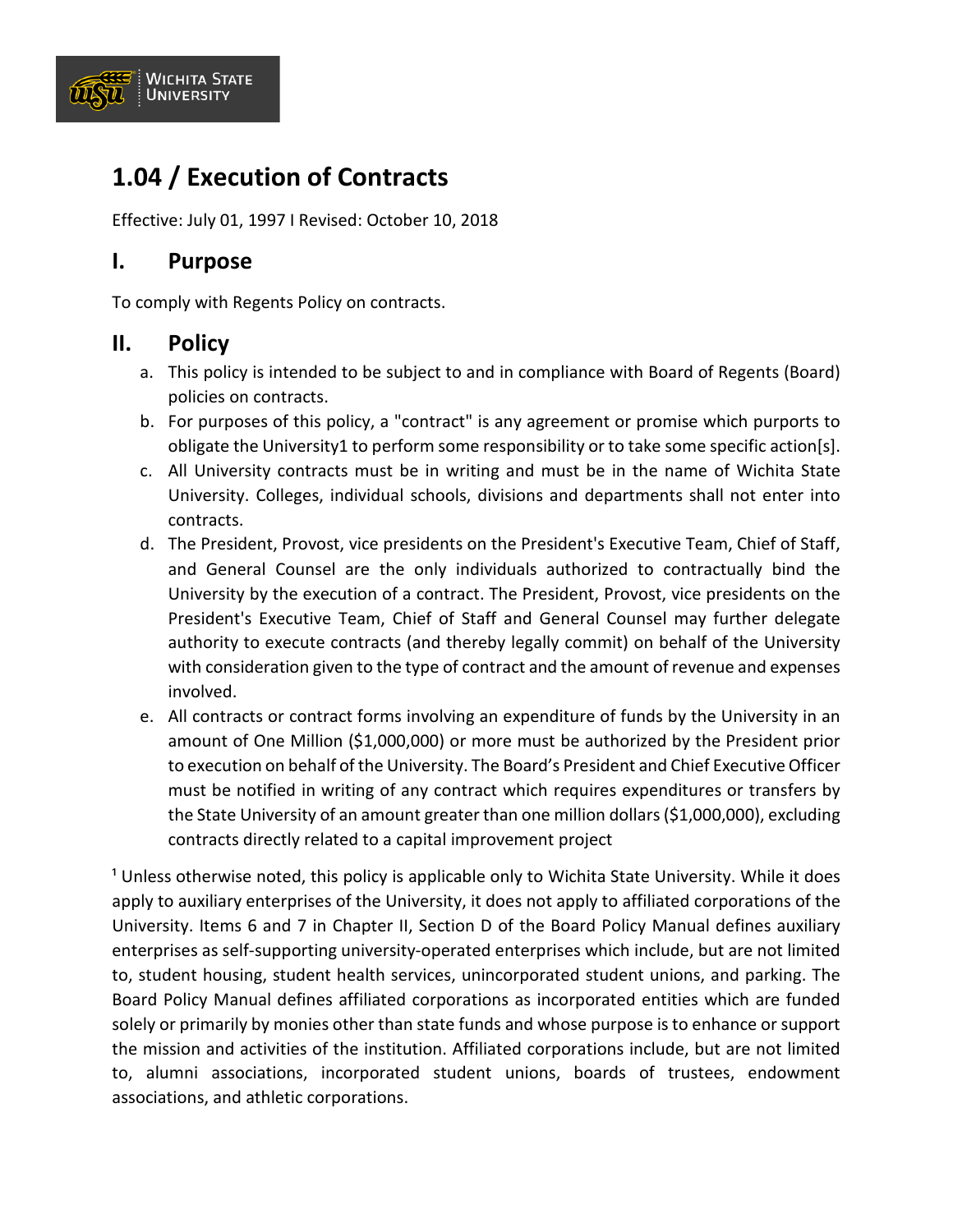

## **III. Implementation**

This policy will be distributed to appropriate University personnel for dissemination and implementation.

(Note: The reader should also refer to the [Foreign Gifts and Contracts Policy](https://www.wichita.edu/about/policy/ch_13/ch13_16.php) at Section 13.16 of this manual.)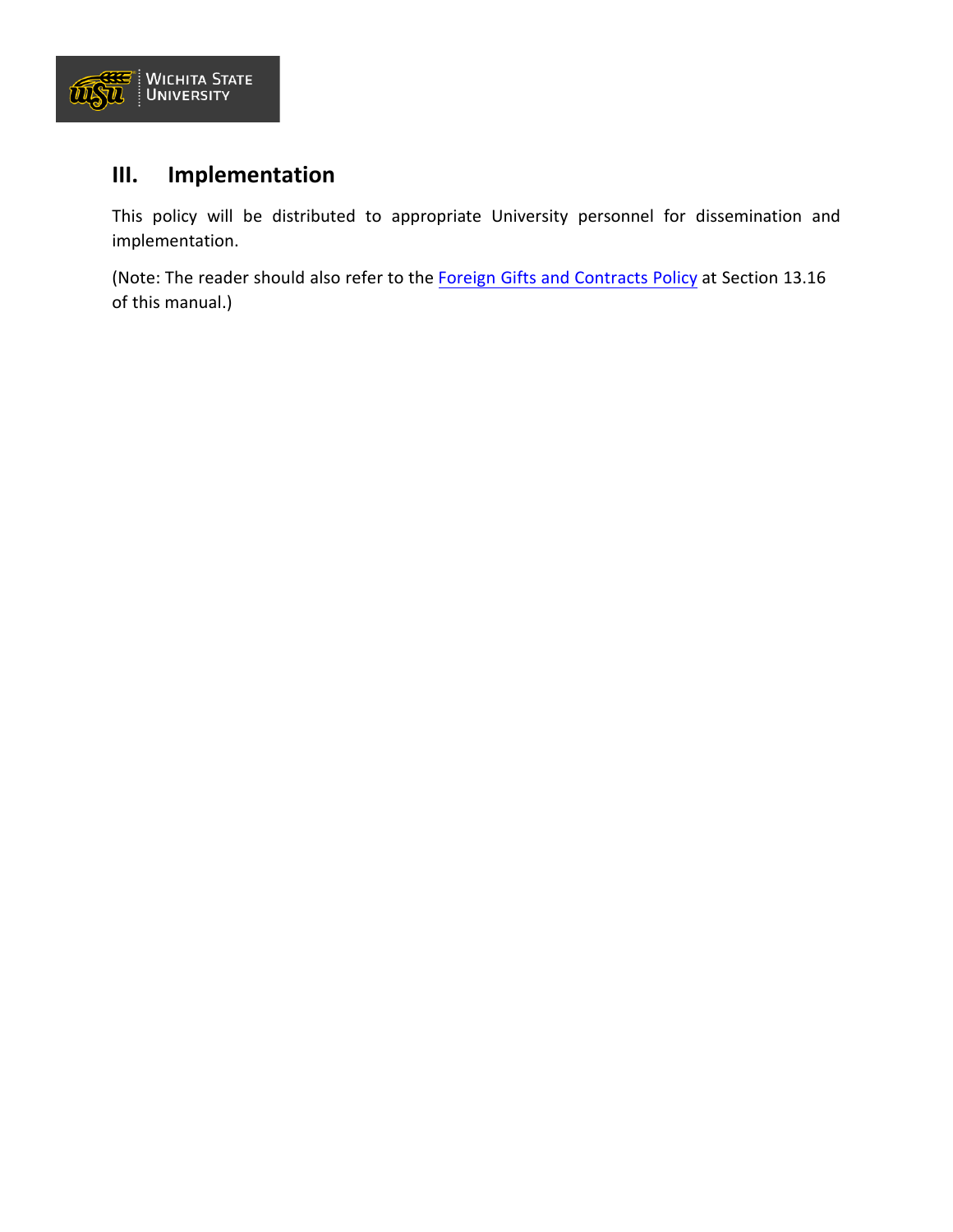

# <span id="page-7-0"></span>**1.05 / Internal Audit Charter**

Effective: July 01, 1997 I Revised: December 07, 2012

### **I. Purpose**

Internal auditing is an independent, objective assurance and consulting activity designed to add value and improve an organization's operations. It helps an organization accomplish its objectives by bringing a systematic, disciplined approach to evaluate and improve the effectiveness of risk management, control and governance processes.

### **II. Authority**

The Kansas Board of Regents Internal Audit Function Policy specifies that each state university shall have an internal audit function. At Wichita State University, the internal audit function is led by the Director of Internal Audit who reports directly to the University President on all audit matters. The Internal Audit Function Policy of the Board further specifies that internal auditors shall:

- Have no restrictions placed on the scope of their work.
- Have full and free access to all records, properties and personnel relevant to an audit.
- Have no responsibilities for the activities they audit.
- Report directly to the Board Fiscal Affairs and Audit Committee any situations wherein the auditor perceives a conflict of interest with or on the part of the university chief executive officer's involvement with the subject of an audit.

### **III. Responsibility**

It is the responsibility of Internal Audit to provide assurance and consulting services in a manner consistent with the International Standards for the Professional Practice of Internal Auditing and Code of Ethics promulgated by the Institute of Internal Auditors. Internal Audit will assist the university in maintaining effective controls by evaluating their effectiveness and efficiency and by promoting continuous improvement. Areas of audit emphasis include:

- Achievement of the university's strategic objectives.
- Reliability and integrity of financial and operational information.
- Effectiveness and efficiency of operations and programs.
- Safeguarding of assets.
- Compliance with laws, regulations, policies, procedures and contracts.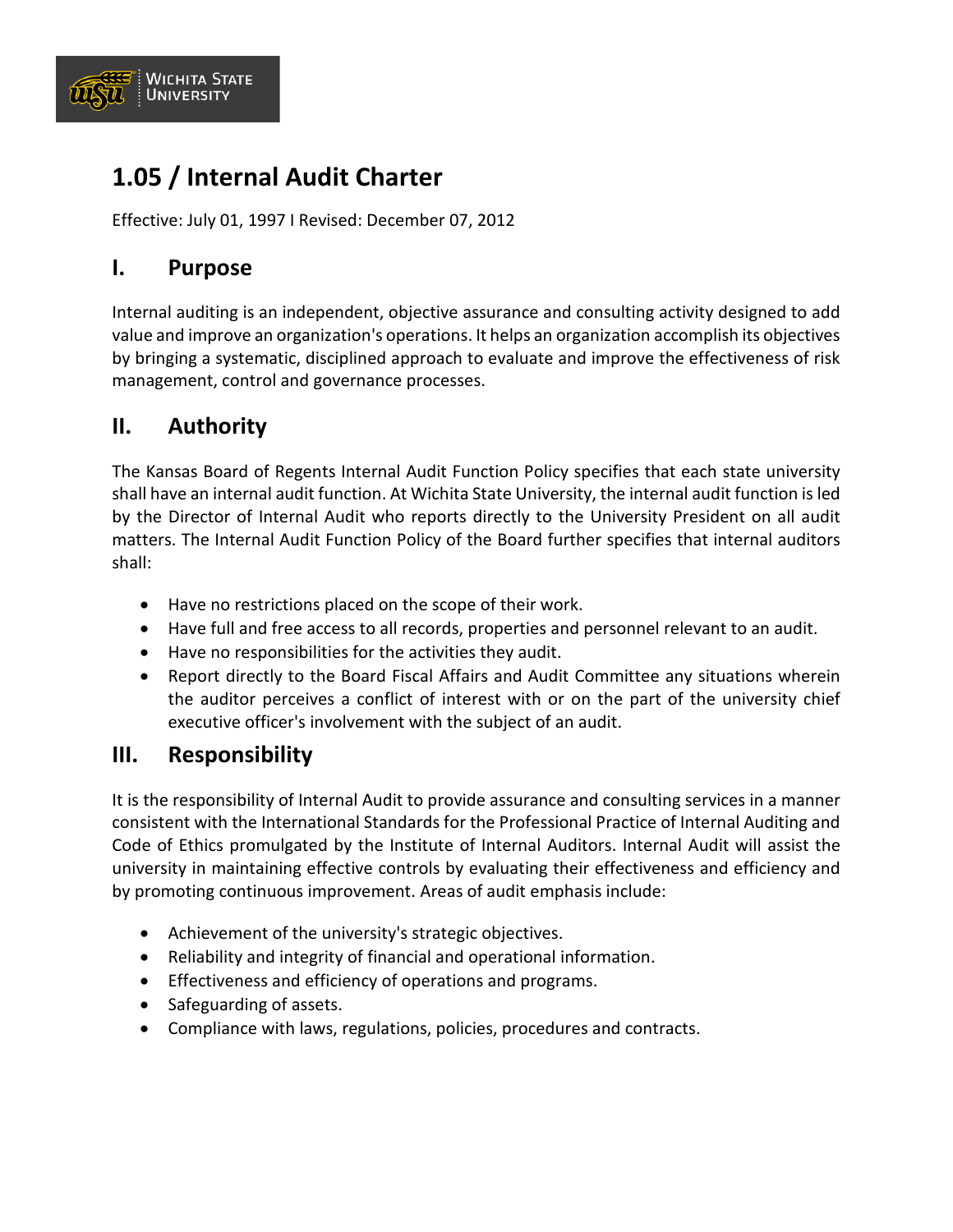

# <span id="page-8-0"></span>**1.06 / Affiliated Corporations**

Effective: July 01, 1997 I Revised: June 17, 2016

## **I. Wichita State University Intercollegiate Athletic Association, Inc.**

Wichita State University Intercollegiate Athletic Association was incorporated to schedule, manage, and promote University athletic contests in harmony with the general education policy of the University.

## **II. Wichita State University Union Corporation**

Wichita State University Union Corporation was incorporated to promote the educational purposes of the University, and to provide management and operational services and facilities for operating the Rhatigan Student Center.

### **III. Wichita State University Alumni Association**

Wichita State University Alumni Association was incorporated to promote the welfare of the University and to encourage and stimulate the interest of students, former students, and all others in the University.

### **IV. Wichita State University Innovation Alliance, Inc.**

Wichita State University Innovation Alliance was incorporated to oversee and manage relationships with public and private organizations that engage in innovation-based partnerships to support the University's mission, and to facilitate the University's intellectual property development, dissemination and licensing.

### **V. WSIA Investments Corporation**

WSIA Investments Corporation was incorporated to manage WSU-created intellectual property that is to be commercialized, to license technology and receive royalties, identify and evaluate commercialization projects, and manage the Innovation Campus.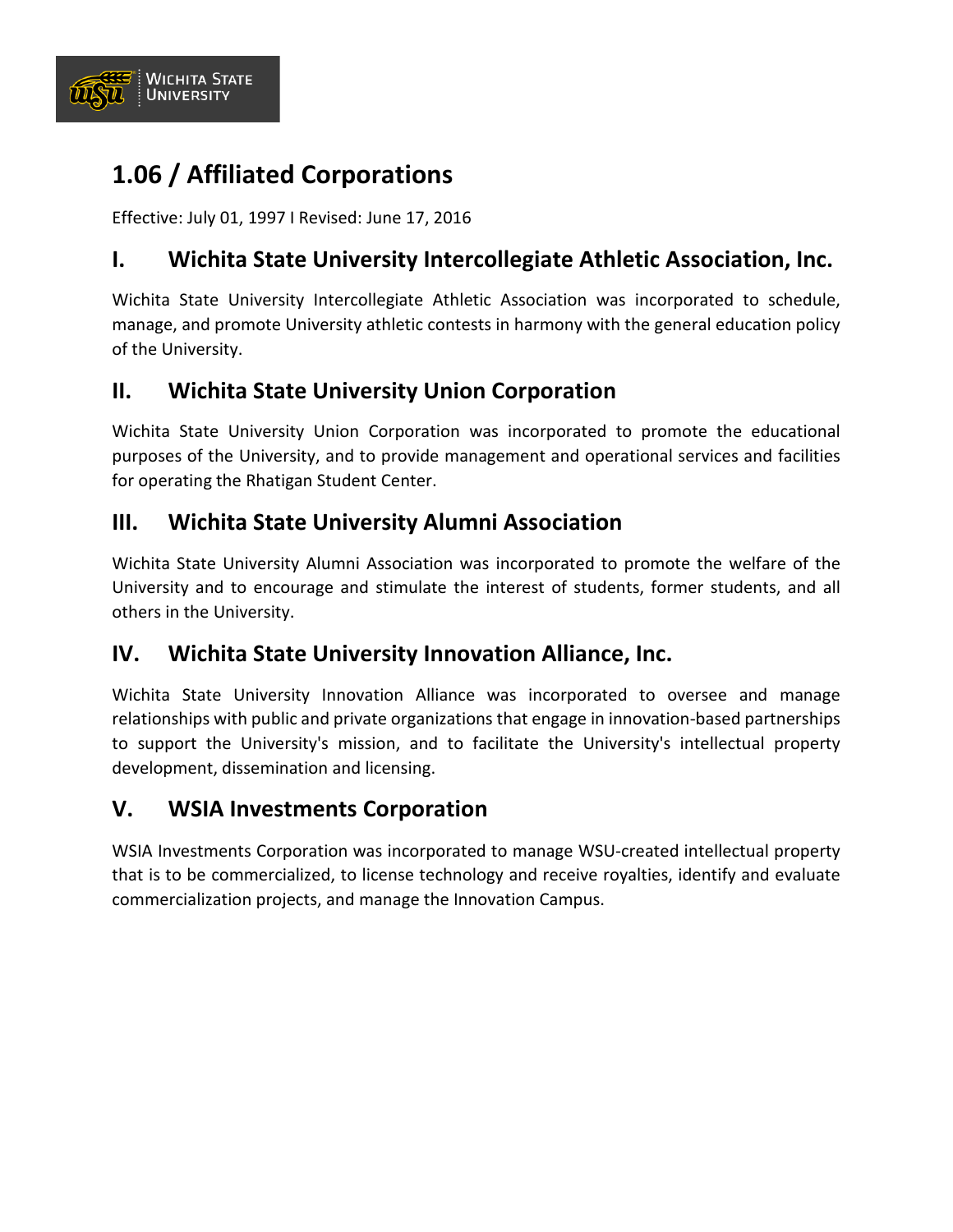

# <span id="page-9-0"></span>**1.07 / Recognition of Wichita State University Foundation**

Effective: November 10, 2008

#### **I. Purpose**

The purpose of this statement is to acknowledge the role of the Wichita State University Foundation.

#### **II. Preamble**

The Wichita State University Foundation was originally incorporated in 1965.

#### **III. Policy**

The Wichita State University Foundation was incorporated to support the educational undertakings, and all related or beneficial activities, of Wichita State University.

#### **IV. Implementation**

This policy shall be included in the WSU Policies and Procedures Manual and shared with appropriate constituencies of the University.

The President shall have primary responsibility for publication, dissemination and implementation of this University policy.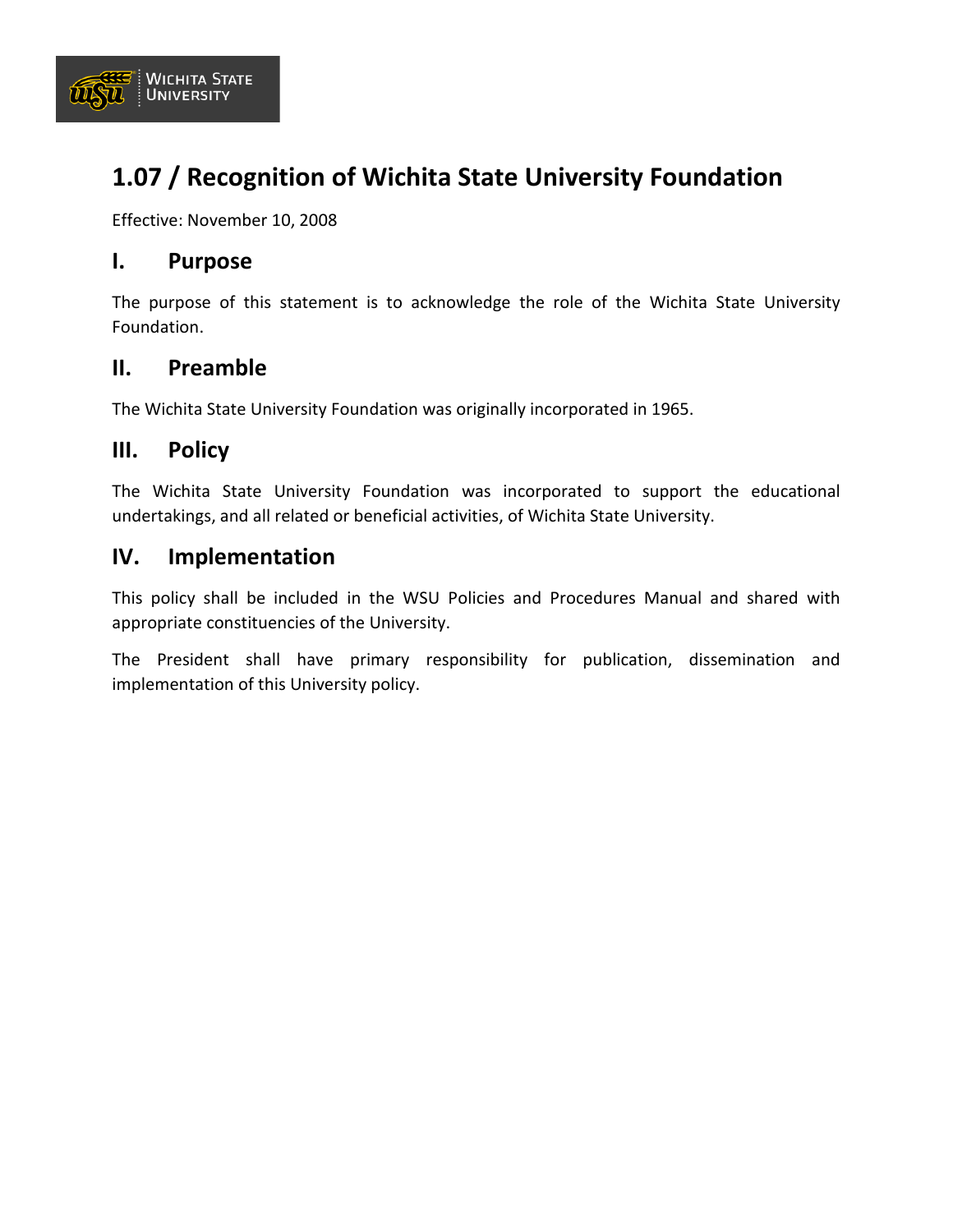<span id="page-10-0"></span>

Effective: November 10, 2008

#### **I. Purpose**

**WICHITA STATE** 

**UNIVERSITY** 

<u>रस्ट</u> UISTI.

> The purpose of this statement is to acknowledge the role of the statutorily created Wichita State University Board of Trustees.

#### **II. Preamble**

The Wichita State University Board of Trustees was established in 1963 by the legislation which brought the University of Wichita into the Regents System as a state university.

#### **III. Policy**

The Wichita State University Board of Trustees was established for the education enrichment purposes set forth in K.S.A. 76-3a16 and for the advancement of the general welfare of Wichita State University. The Board of Trustees currently receives and allocates monies from the one and one-half mill tax levy provided for in 76-3a07, as amended.

#### **IV. Implementation**

This policy shall be included in the WSU Policies and Procedures Manual and shared with appropriate constituencies of the University.

The President shall have primary responsibility for publication, dissemination and implementation of this University policy.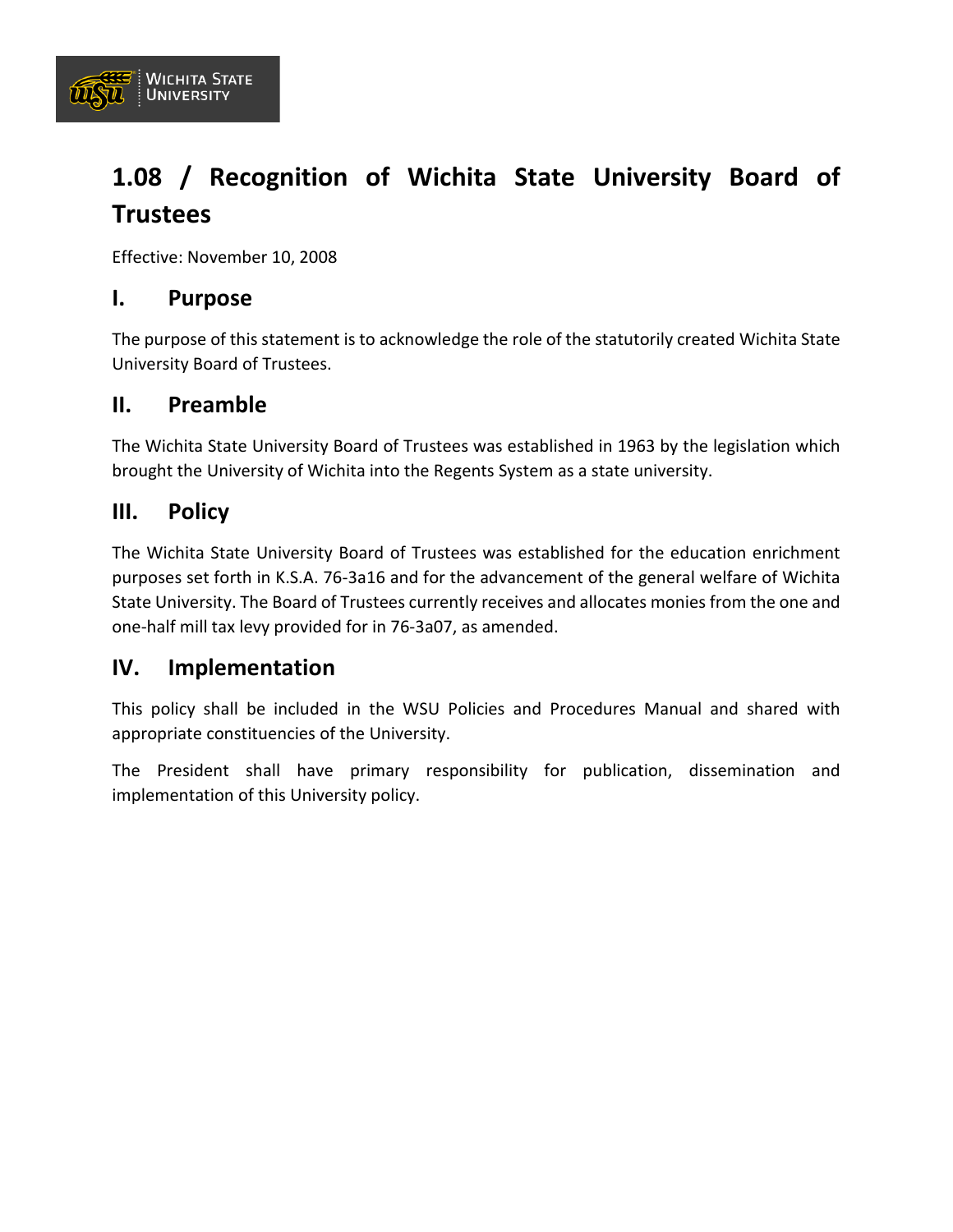

# **1.09 / Strategic Plan Implementation**

Effective: August 08, 2017 Revised: April 20, 2021

# **I.Initiating Authority**

1. The Office of the President serves as the initiating authority.

# **II.Purpose**

1. The Strategic Plan Committee (the "Committee") is a University-level standing committee created by the President, which serves to facilitate the advancement and implementation of the [WSU Strategic Plan](https://www.wichita.edu/about/strategic_plan/WSU_Strategy.php) through the facilitation of subordinate action and unit-level plans. The purpose of this policy is to define the structure and responsibilities of the Committee.

# **III.Committee Structure**

#### **1. Appointments**

The following appointments shall be made to the Committee. There are no term limits for appointees.

#### **1. Administrative Unit Representation and Plans**

The Committee shall be comprised of a representative from each of the unit, department and/or area ("Units") identified in this section, and as designated by the President. The dean or senior executive of each Unit shall appoint their Unit representative to the Committee. Each representative is expected to be an integral part of their Unit's strategic planning process and a person who can effect change in their Unit. Each representative is charged with reporting on and representing their Unit plan, as noted below:

- 1. Academic Affairs Academic Master Plan
- 2. Campus of Applied Science and Technology Strategic Plan
- 3. Chief Diversity Officer Diversity Plan
- 4. Facilities Planning Facilities Master Plan
- 5. Finance and Administration University Budget
- 6. Human Resources Talent Management Plan
- 7. Information Technology Services Technology Plan
- 8. Industry and Defense Programs I&D Plan
- 9. Research Research Plan
- 10. Strategic Communications Communications Plan
- 11. Strategic Enrollment Management SEM Plan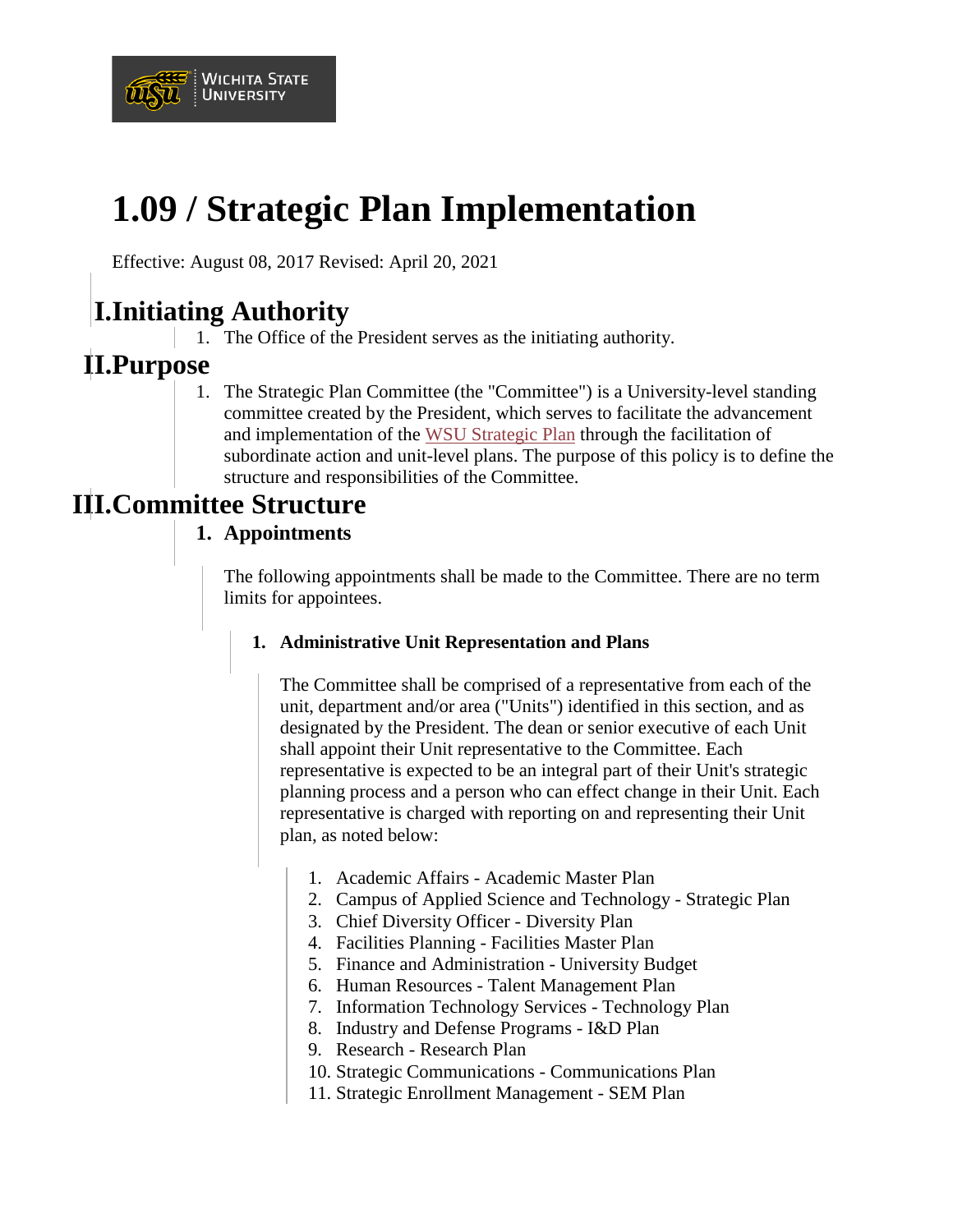

- 12. Student Affairs Student Affairs Plan
- 13. Wichita State University Foundation Budget

### **2. Representatives Appointed by University Organizations**

Each of the following organizations ("Organization") shall appoint a representative using the Organization's process for selecting Committee members. Representatives are expected to be a voice for their constituents, as well as be an active participant in the work of the Committee as it relates to the University's Academic Master Plan:

- 1. Faculty Senate
- 2. University Staff Senate
- 3. Student Government Association
- 4. Graduate Student Association

#### **3. Chair of the Committee**

The Vice President for Strategic Engagement and Planning chairs the Committee. This position facilitates the activities of the Committee.

# **IV.Committee Responsibilities**

#### **1. Committee Charge**

The Committee is charged with implementing, facilitating, and advancing the WSU Strategic Plan.

#### **2. Primary Responsibilities**

The primary responsibilities of the Committee shall include:

- 1. Integrating the Unit-level strategic plans and goals into the plans and goals of the University to aid in shaping and formulating the University's Strategic Plan and to support all institutional, accreditation, and regulatory reporting obligations.
- 2. Assessing progress towards targets by:
	- 1. Collecting data and other artifacts that support annual reporting of progress;
	- 2. Recommending initiatives and areas for improvement of University efforts;
	- 3. Reporting initiatives and activities through the strategic planning reporting portal; and
	- 4. Coordinating University continuous improvement efforts.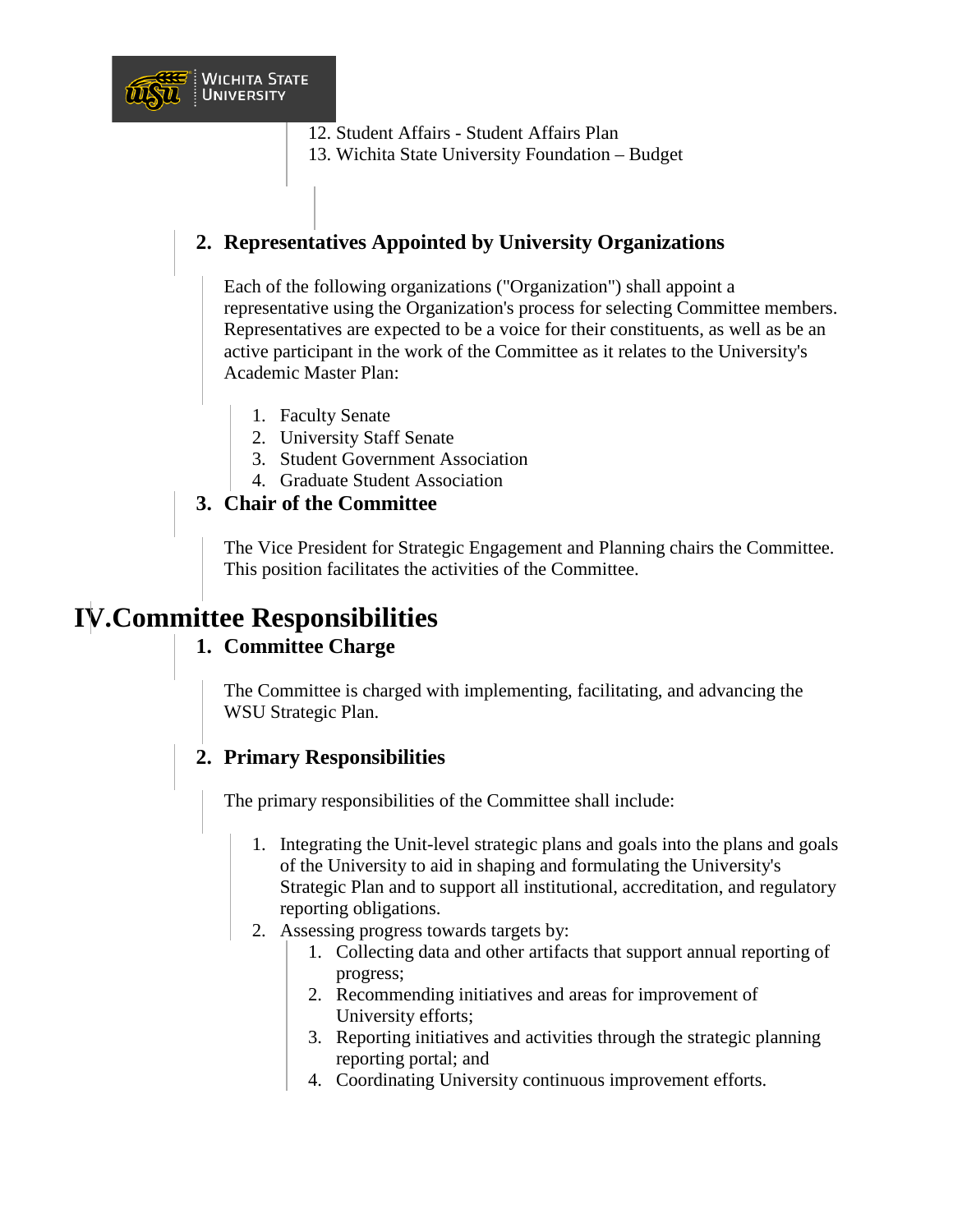

- 1. Transferring implementation responsibility of the strategic plan to campus stakeholders including but not limited to vice presidents, and deans; and
- 2. Facilitating University strategic plan events (e.g. Fall Strategic Plan Annual Review, Spring Strategic Plan Forum).
- 4. Reviewing Strategic Plan templates, tools, and metrics for needed changes to the University's Strategic Plan.
- 5. Ensuring two-way communication with the various University Senates.
- 6. Scheduling the review of, and providing feedback to leaders on the, subordinate action plans of the units, areas, and entities to ensure:
	- 1. Unit plans are linked to University Strategic Plan; and
	- 2. The Units engage in continuous improvement of their respective action plans.

#### **3. University Strategic Plan Review**

**WICHITA STATE** 

**UNIVERSITY** 

UISTI.

- 1. The University is committed to reviewing and updating the University Strategic Plan every three to five years, as dictated by the President. The Strategic Planning Committee shall participate in such review and update alongside representatives from the community and University constituency groups and representatives, including, but not limited to, representation from the following additional Units:
	- 1. Athletic Department
	- 2. Government Relations
	- 3. Industry Engagement and Applied Learning
	- 4. Wichita State University Alumni Association